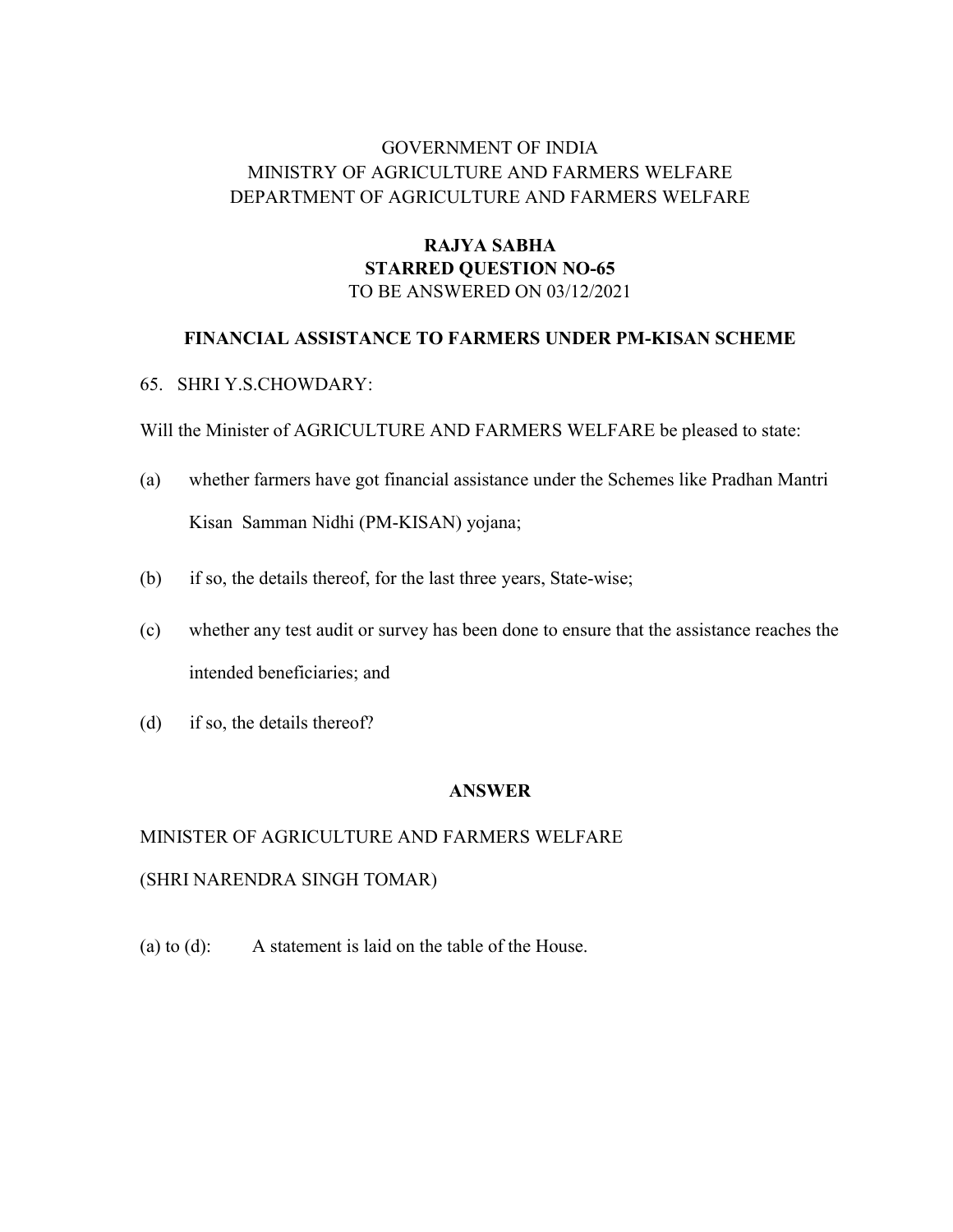### STATEMENT MADE IN REPLY TO RAJYA SABHA STARRED QUESTION NO. 65 RAISED BY SHRI Y.S. CHOWDARY, DUE FOR REPLY ON 03.12.2021.

(a)  $\&$  (b): Yes, Sir. The State/UT-wise details of benefit transferred to the eligible beneficiaries under PM-KISAN Scheme financial year-wise are placed at Annexure-I.

(c) & (d): The structure of the Pradhan Mantri Kisan Samman Nidhi Yojana (PM-KISAN) inherently comprises of mechanism for exclusion of errors on the basis of continuous verification and validation of data of beneficiaries by various authorities like Aadhaar/PFMS/Income Tax to ensure that the benefit reaches to the intended beneficiaries. Further, States/UTs Governments have mandate to mark beneficiariesas ineligible on the ground of death, income tax payees, pensioner etc. Also, a physical verification module has been developed on PM-KISAN Portal. As per the approved norms of PM- KISAN scheme, States/UTs are required to undertake physical verification of about 5-10% of the beneficiaries for determining their eligibility. In addition, following special measures have been taken up by the Government to ensure that funds are not being misused and the scheme is properly implemented in order to benefit genuine farmers:

- (i) Standard Operational Guidelines have been issued for recovering money from ineligible beneficiaries.
- (ii) Standard Operational Guidelines for identification of Income Tax payees have been prepared and circulated to the States.
- (iii) Caution Advisory has been issued to the States to adopt measures during the registration and verification of farmers under the PM-KISAN Scheme.
- (iv) Standard Operational Guidelines for Physical Verification of PM-KISAN beneficiaries have been circulated to the State Governments.
- (v) States/UTs have been instructed to carry out Social audit of the list of beneficiaries in the Gram Sabha meeting.